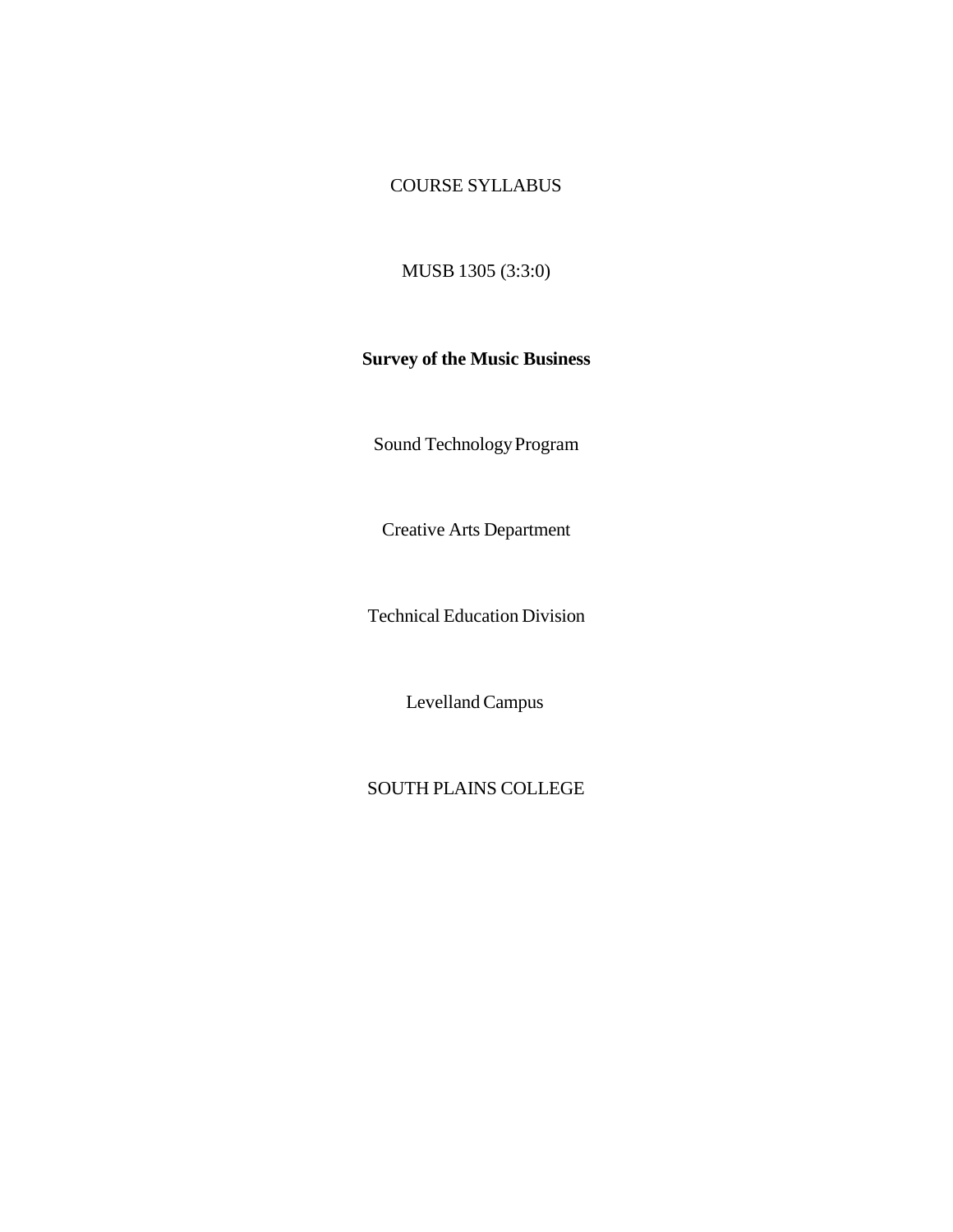| <b>COURSE TITLE:</b>    | MUSB 1305 Survey of the Music Business |  |
|-------------------------|----------------------------------------|--|
| <b>INSTRUCTOR:</b>      | John Reid                              |  |
| <b>OFFICE LOCATION:</b> | <b>CB140</b>                           |  |
| PHONE/E-MAIL:           | 894-9611 #2476 jreid@spc.cc.tx.us      |  |
| <b>OFFICE HOURS:</b>    | As Posted and by Appointment           |  |

SOUTH PLAINS COLLEGE IMPROVES EACH STUDENT'S LIFE

\*\*\*\*\*\*\*\*\*\*\*\*\*\*\*\*\*\*\*\*\*\*\*\*\*\*\*\*\*\*\*\*\*\*\*\*\*\*\*\*\*\*\*\*\*\*\*\*\*\*\*\*\*\*\*\*\*\*\*\*\*\*\*\*\*\*

- I. GENERAL COURSE INFORMATION
	- A. Course Description: An overview of the music industry including song writing, publishing, live performance, the record industry, music merchandising, contracts and licenses, and career opportunities.
	- B. Course Learning Outcomes: The student will demonstrate basic music industry principles to include copyright, publishing, and performance rights; explain the business of live performance to include artist management, unions and guilds, entertainment agencies, venues, and concessions; identify the record industry systems from record producers, recording studios, manufacturing production, and distribution companies; identify those aspects of music relating to wholesale and retail merchandising and promotion of music products; summarize the use of contracts and licenses in the music industry; and explore career opportunities in the music industry.
	- C. Course Competencies: Upon successful completion of this course, each student will have demonstrated through written examinations and quizzes, competent understanding of:
		- The legal fundamentals of song writing and publishing, including copyright law and payment mechanisms
		- The world of the artist and supporting crew
		- The flow process and personnel in music production
		- The flow process and personnel in music distribution
		- The major music consumers and venues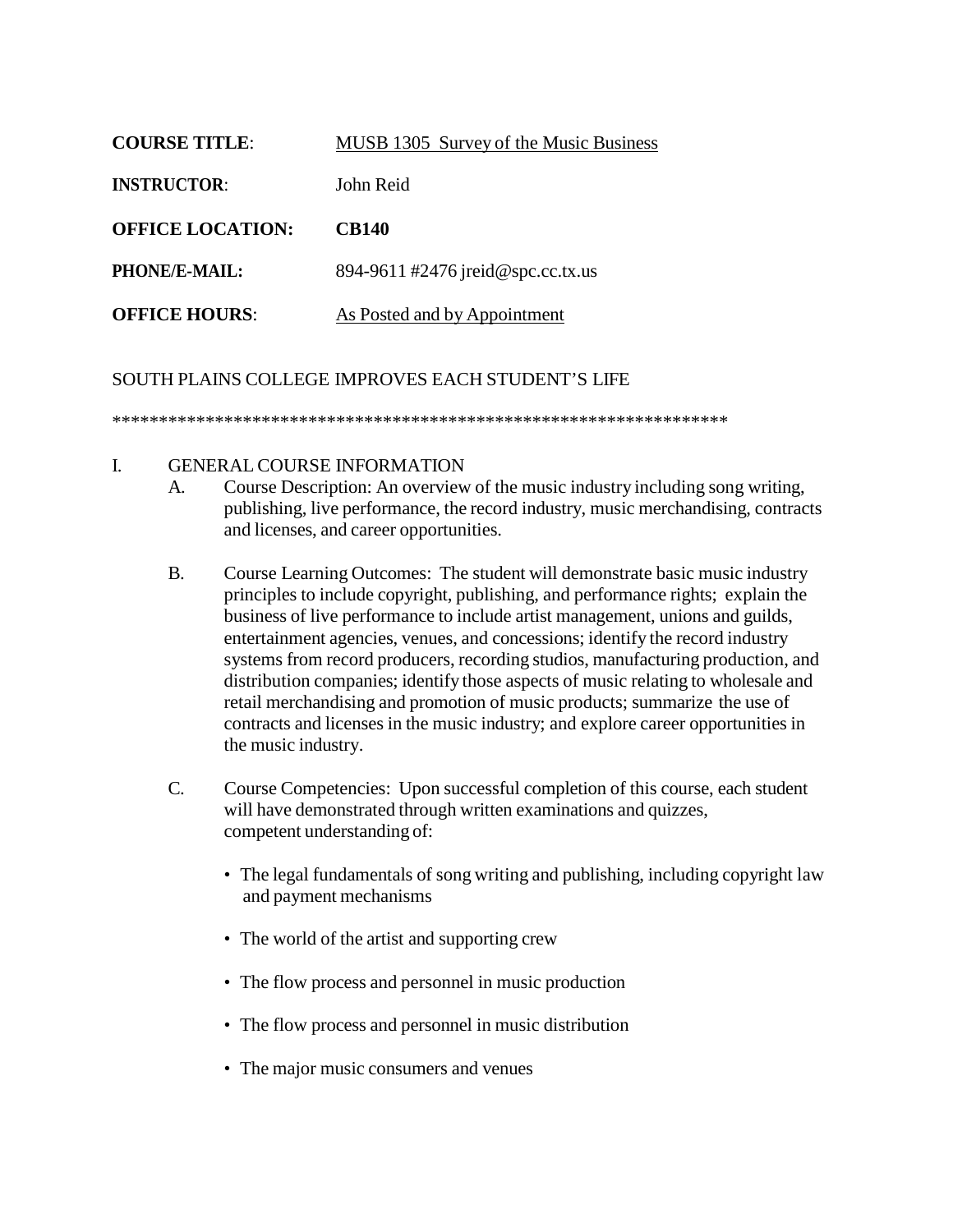- The basic business principles as they apply to the music business
- The basic principles of personal finance
- The basic principles of record deals
- D. Academic Integrity: As stated in the General Catalog "As it is the aim of the faculty of South Plains College to foster a spirit of complete *honesty* and a high standard of *integrity*, the attempt of any student to present as his or her own work that which he or she has not honestly performed is regarded by the faculty and administration as a most serious offense and renders the offender liable to serious consequences, possiblysuspension.

Cheating: Dishonesty of any kind on examinations or written assignments, illegal possession of examinations, the use of unauthorized notes during the examination, obtaining information during an exam from a textbook or from the examination paper of another student, assisting others to cheat, alteration of grade records, illegal entry or unauthorized presence in an office are examples of cheating.

Complete honesty is required of the student in the presentation of any and all phases of course work. This applies to quizzes of any length as well as to final examinations, to daily reports and to term papers.

Plagiarism: Offering the work of another as one's own, without proper acknowledgment, is plagiarism; therefore, any student who fails to give credit for quotations or essentially identical expression of material taken from books, encyclopedias, magazines and other reference works, or from themes, reports or other writings of a fellow student, is guilty of plagiarism.

- E. Scans and Foundation Skills: SCAN COMPETENCIES: C-1, 2, 6,10, 15. FOUNDATION SKILLS: F-1, 2, 5, 8, 16, 17.
- F. Verification of Workplace Competencies: Successful completion of this course will equip the student with many of the skills necessary to complete part of the capstone experience presented at the end of the second semester of study for certificate candidates and at the end of the fourth semester of study for degree candidates.

## II. SPECIFIC COURSE/INSTRUCTOR REQUIREMENTS

A. Textbook and Other Materials: Music Business Handbook and Career Guide, by David Baskerville and Xtreme Music Marketing by Susan Crandall and Ducado VeGA.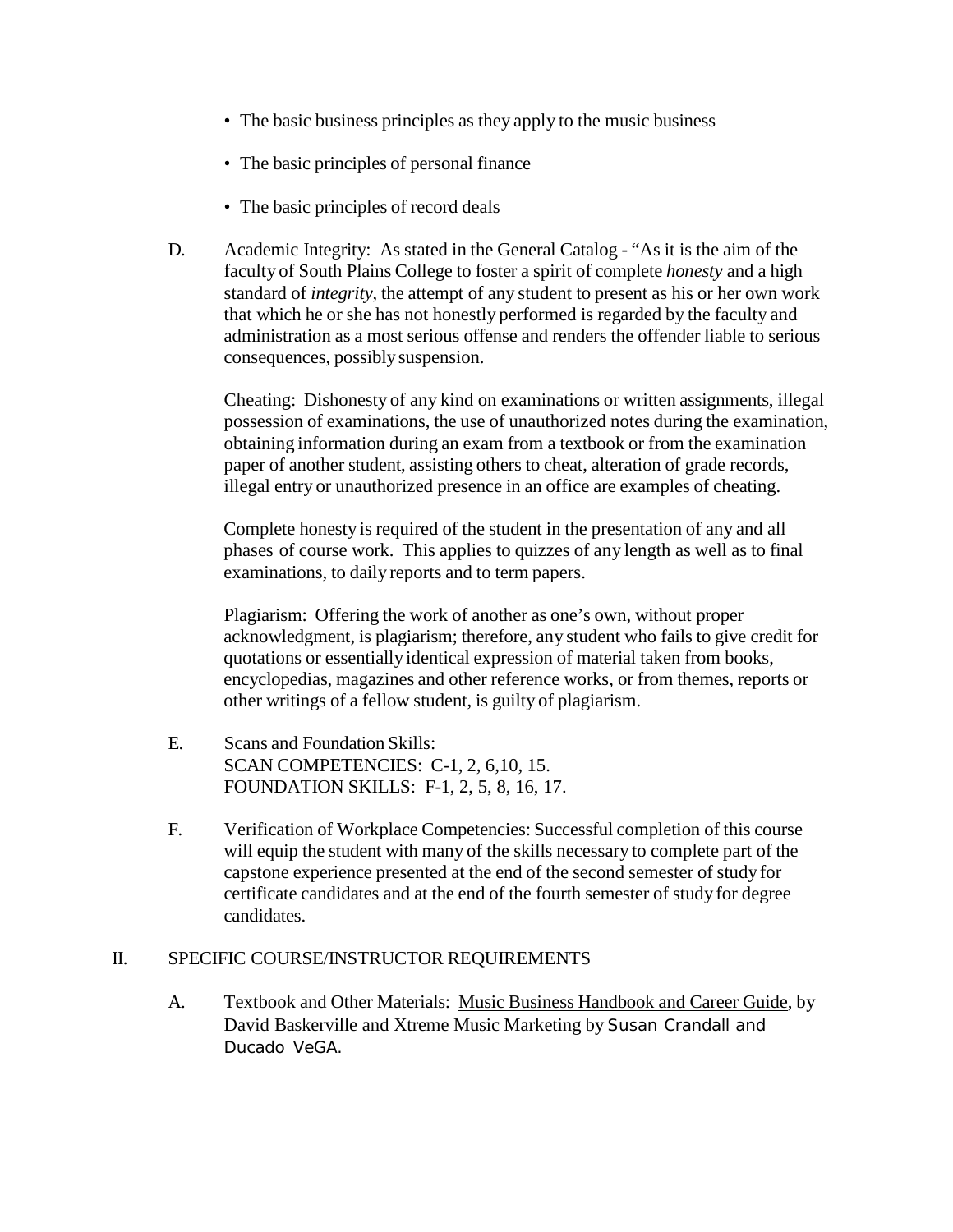B. Grading Procedures / Policy / Methods of Evaluation: Exams must be taken at the scheduled times. If you are unable to take the exam as scheduled, arrange with your instructor to take the exam at another time. Failure to let the instructor know in advance of missing an exam will cause you to forfeit the opportunity to make it up.

### **ATTENDANCE POLICY**

Students are expected to attend all classes in order to be successful in a course. The student may be administratively withdrawn from the course when absences become excessive as defined in the course syllabus.

When an unavoidable reason for class absence arises, such as illness, an official trip authorized by the college or an official activity, the instructor may permit the student to make up work missed. It is the student's responsibility to complete work missed within a reasonable period of time as determined by the instructor. Students are officially enrolled in all courses for which they pay tuition and fees at the time of registration. Should a student, for any reason, delay in reporting to a class after official enrollment, absences will be attributed to the student from the first class meeting.

Students who enroll in a course but have "Never Attended" by the official census date, as reported by the faculty member, will be administratively dropped by the Office of Admissions and Records. A student who does not meet the attendance requirements of a class as stated in the course syllabus and does not officially withdraw from that course by the official census date of the semester, may be administratively withdrawn from that course and receive a grade of "X" or "F" as determined by the instructor. Instructors are responsible for clearly stating their administrative drop policy in the course syllabus, and it is the student's responsibility to be aware of that policy.

It is the student's responsibility to verify administrative drops for excessive absences through MySPC using his or her student online account. If it is determined that a student is awarded financial aid for a class or classes in which the student never attended or participated, the financial aid award will be adjusted in accordance with the classes in which the student did attend/participate and the student will owe any balance resulting from the adjustment.

#### All grading is based on a one-hundred-point scale:

| 100-90   | $=$      | $\overline{\mathsf{A}}$ |
|----------|----------|-------------------------|
| 89-80    | $=$      | B                       |
| 79-70    | $\equiv$ | $\mathbf{\Gamma}$       |
| 69-60    | $=$      | Ð                       |
| $59 - 0$ | $=$      | Ħ                       |

A take home quiz will be given for each new chapter in the book. These will be due on the next class day after the new chapter has been assigned. The quiz scores will be averaged at the end of the semester along with your other test scores. Late quizzes will not be accepted.

III. ACCOMODATIONS: South Plains College strives to accommodate the individual needs of all students in order to enhance their opportunities for success in the context of a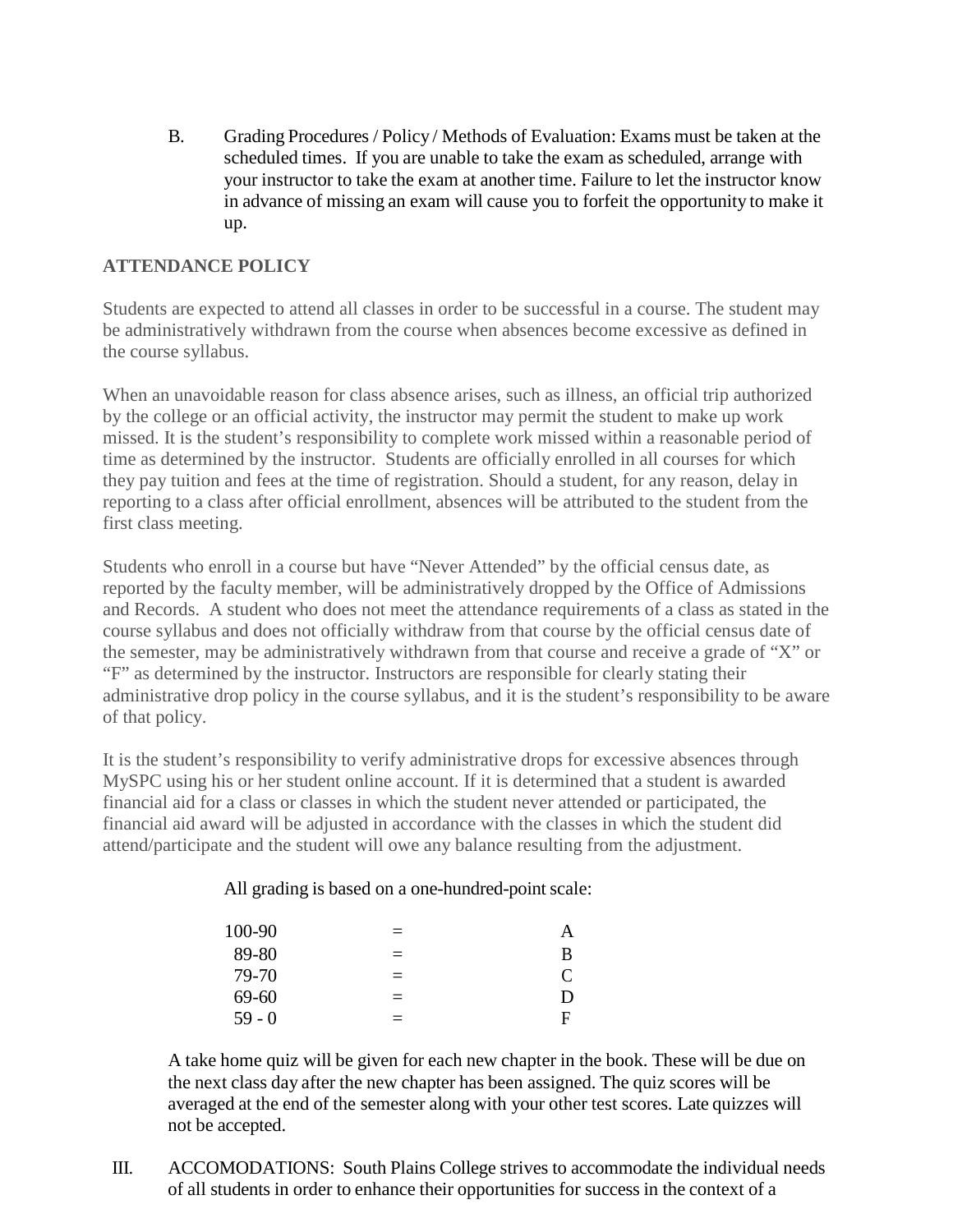comprehensive community college setting. It is the policy of South Plains College to offer all educational and employment opportunities without regard to race, color, national origin, religion, gender, disability or age (SPC Equal Opportunity Policy--General Catalog).

#### IV.

Students with disabilities, including but not limited to physical, psychiatric, or learning disabilities, who wish to request accommodations in this class should notify the Disability Services Office early in the semester so that the appropriate arrangements may be made. In accordance with federal law, a student requesting accommodations must provide acceptable documentation of his/her disability to the Disability Services Office. For more information, call or visit the Disability Services Office at Levelland Student Health & Wellness Center 806-716-2577, Reese Center (also covers ATC) Building 8: 806-716-4675, Plainview Center Main Office: 806-716-4302 or 806-296-9611, or the Health and Wellness main number at 806-716-2529.